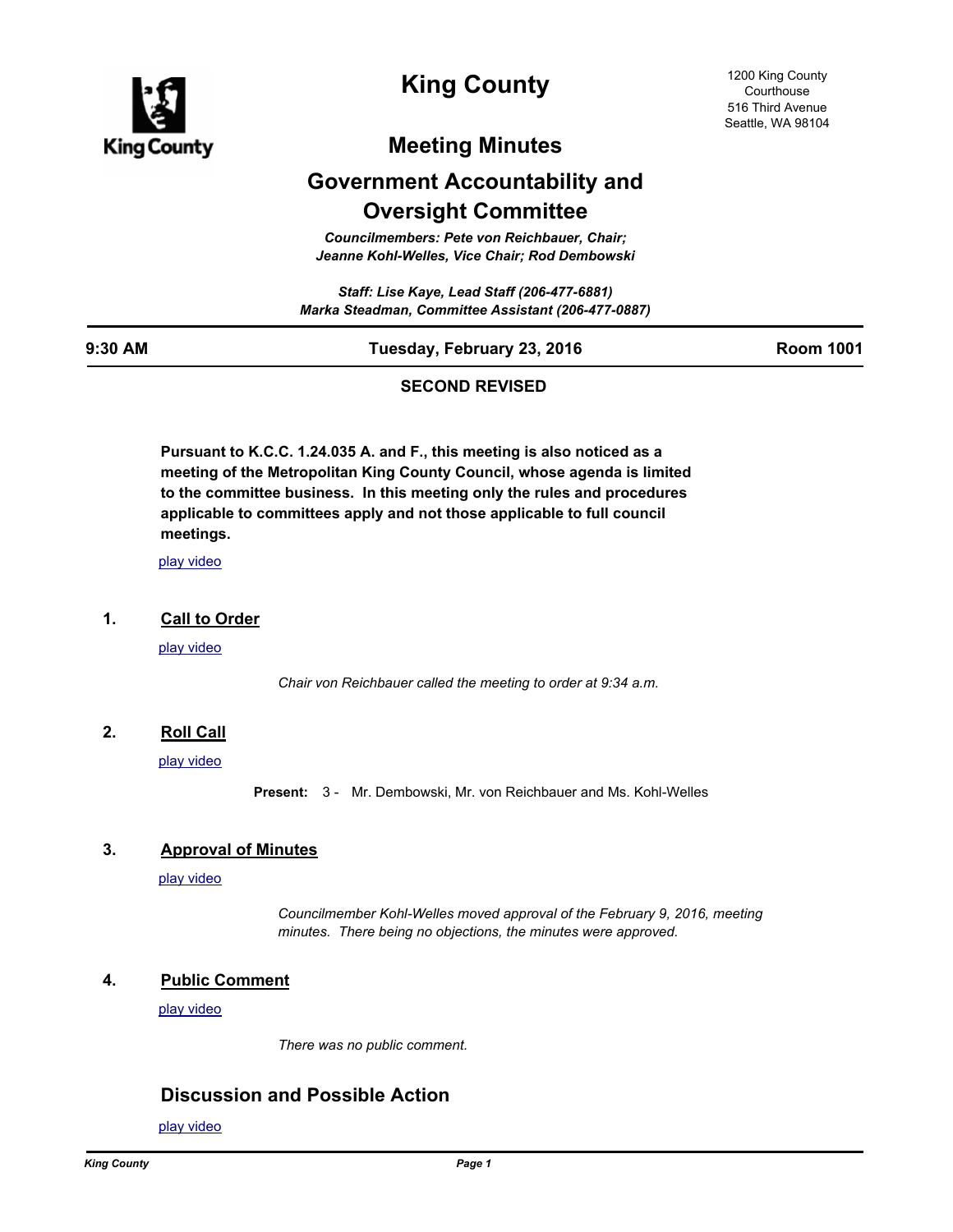## **5. [Briefing No. 2016-B0037](http://kingcounty.legistar.com/gateway.aspx?m=l&id=/matter.aspx?key=16892)**

CEOC Annual Report

[play video](http://mkcclegisearch.kingcounty.gov/medialinkgenerator/index.aspx?meid=5751&hsid=311220)

*Hiedi Popochock, Council Staff and Ellen Hansen, CEOC Chair briefed the Committee and answered questions from the Committee.*

**This matter was Presented**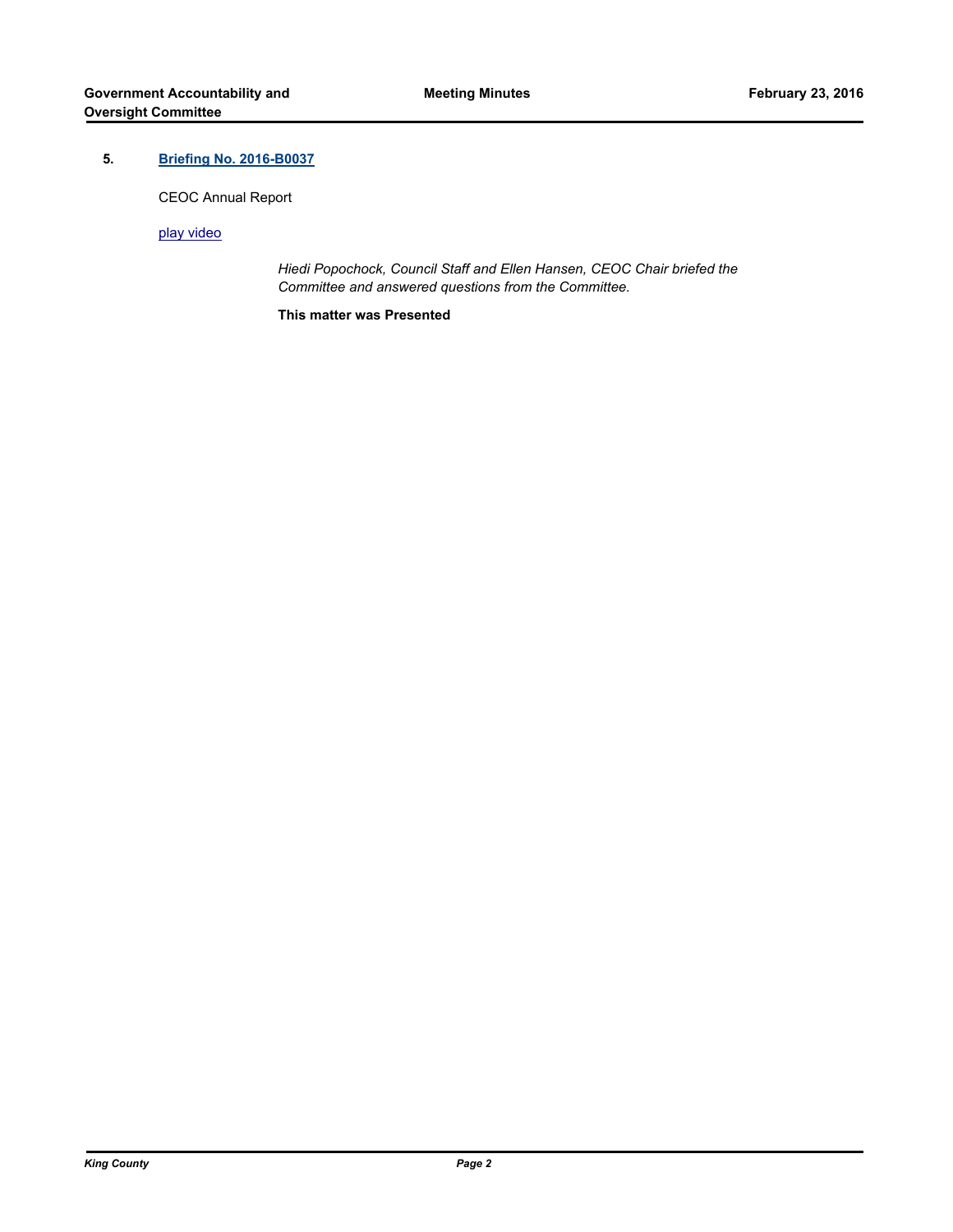#### **6. [Proposed Motion No. 2015-0254](http://kingcounty.legistar.com/gateway.aspx?m=l&id=/matter.aspx?key=16167)**

A MOTION approving the first of four semiannual reports on the department's limited English proficiency outreach efforts prepared by the department of elections as required in the 2015/2016 Biennial Budget Ordinance, Ordinance 17941, Section 34, Proviso P2.

#### [play video](http://mkcclegisearch.kingcounty.gov/medialinkgenerator/index.aspx?meid=5751&hsid=311225)

*Sponsors:* Mr. Dembowski

*Katherine Cortes, Council Staff, briefed the Committee on the legislations and answer questions of the members. Julie Wise, Elections Director, briefed the Committee with a PowerPoint Presentation and answered questions of the members.*

*There was a Striking amendment S1, moved by Councilmember Kolh-Wells. The amendment was adopted.*

**A motion was made by Councilmember Dembowski that this Motion be Recommended Do Pass Substitute Consent. The motion carried by the following vote:**

**Yes:** 3 - Mr. Dembowski, Mr. von Reichbauer and Ms. Kohl-Welles

#### **7. [Proposed Motion No. 2016-0020](http://kingcounty.legistar.com/gateway.aspx?m=l&id=/matter.aspx?key=16729)**

A MOTION approving the second of four seminannual reports on the department's limited English proficiency outreach efforts prepared by the department of elections as required in the 2015/2016 Biennial Budget Ordinance, Ordinance 17941, Section 34, Proviso P2.

> *Katherine Cortes, Council Staff, briefed the Committee on the legislations and answer questions of the members. Julie Wise, Elections Director, briefed the Committee with a PowerPoint Presentation and answered questions of the members.*

*There was a Striking amendment S1, moved by Councilmember Kolh-Wells. The amendment was adopted.*

**A motion was made by Councilmember Dembowski that this Motion be Recommended Do Pass Substitute Consent. The motion carried by the following vote:**

**Yes:** 3 - Mr. Dembowski, Mr. von Reichbauer and Ms. Kohl-Welles

#### **8. [Proposed Ordinance No. 2016-0122](http://kingcounty.legistar.com/gateway.aspx?m=l&id=/matter.aspx?key=16909)**

AN ORDINANCE adopting the revision of voting precincts of King County for the year 2016.

*Sponsors:* Mr. von Reichbauer

*Clifton Curry, Council staff, briefed the Committee on the legislation and answered questions of the Committee. Dave Wilson, Election Department was present to comment and answer questions of the members.*

*This item was expedited to the February 29, 2016 Council Agenda.*

**A motion was made by Councilmember Kohl-Welles that this Ordinance be Recommended Do Pass Consent. The motion carried by the following vote:**